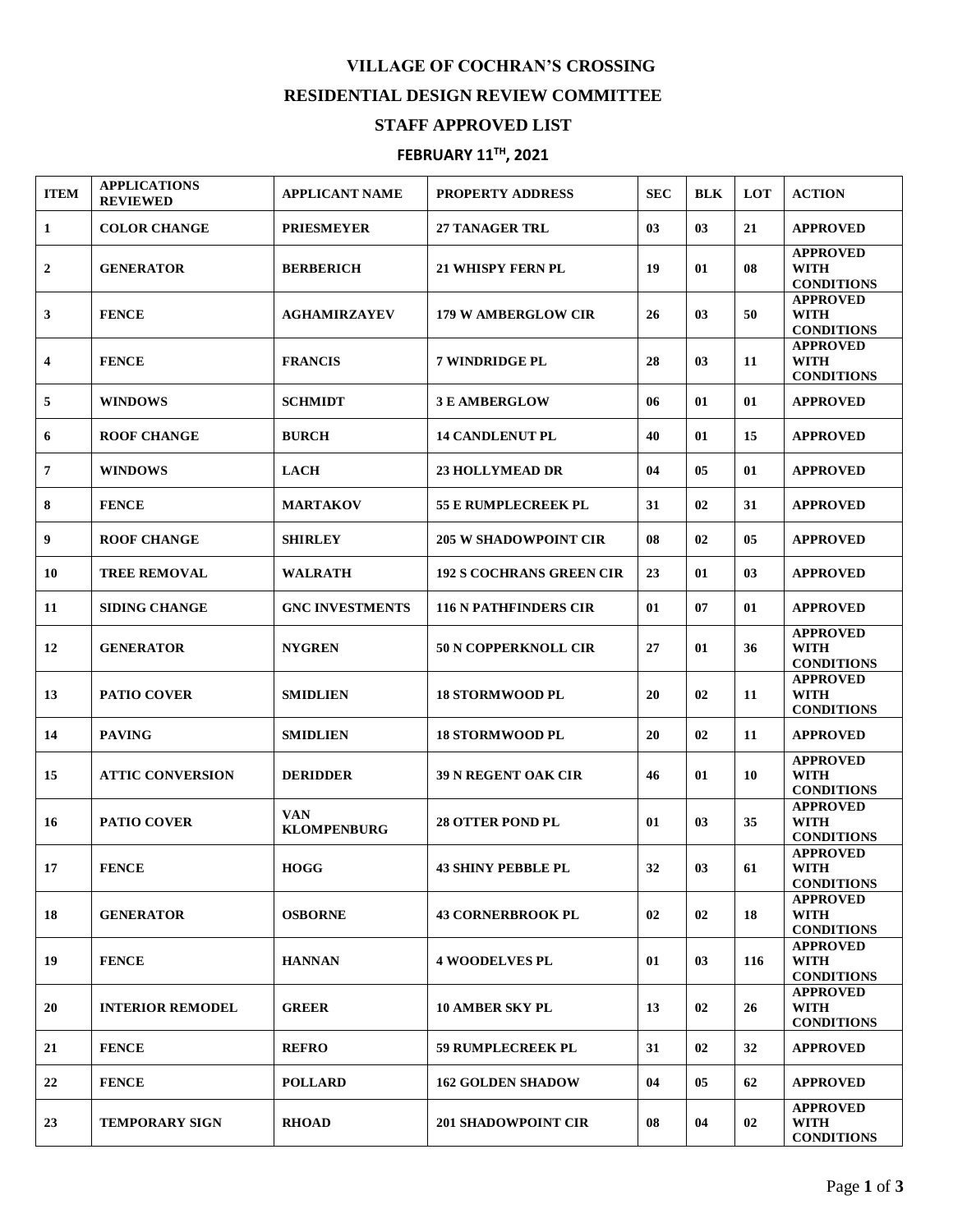| 24 | <b>TEMPORARY SIGN</b>     | <b>D'ANDREA</b>  | <b>184 SHADOWPOINT CIR</b>   | 08 | 02 | 10 | <b>APPROVED</b><br>WITH                             |
|----|---------------------------|------------------|------------------------------|----|----|----|-----------------------------------------------------|
| 25 | <b>TREE REMOVAL</b>       | <b>COLE</b>      | <b>156 W AMBERGLOW CIR</b>   | 01 | 02 | 26 | <b>CONDITIONS</b><br><b>APPROVED</b>                |
| 26 | <b>GENERATOR</b>          | <b>LEWIS</b>     | <b>23 BENTGRASS PL</b>       | 21 | 02 | 26 | <b>APPROVED</b><br><b>WITH</b><br><b>CONDITIONS</b> |
| 27 | <b>ABOVE-GROUND SPA</b>   | <b>HOREMANS</b>  | <b>23 BANKBIRCH PL</b>       | 41 | 02 | 30 | <b>APPROVED</b><br>WITH<br><b>CONDITIONS</b>        |
| 28 | <b>ROOF CHANGE</b>        | <b>RASMUSSEN</b> | <b>16 OTTER POND PL</b>      | 01 | 03 | 32 | <b>APPROVED</b>                                     |
| 29 | <b>ROOF CHANGE</b>        | <b>RODRIGUEZ</b> | <b>30 N HIDDEN VIEW CIR</b>  | 10 | 02 | 17 | <b>APPROVED</b>                                     |
| 30 | <b>WINDOWS</b>            | YELDEZIAN        | <b>10 WOODMERE PL</b>        | 21 | 02 | 03 | <b>APPROVED</b>                                     |
| 31 | <b>GENERATOR</b>          | <b>GARNER</b>    | <b>58 HOLLYMEAD DR</b>       | 09 | 03 | 04 | <b>APPROVED</b><br><b>WITH</b><br><b>CONDITIONS</b> |
| 32 | <b>TREE REMOVAL</b>       | <b>JOHNSON</b>   | <b>111 E SHADOWPOINT CIR</b> | 08 | 05 | 30 | <b>APPROVED</b>                                     |
| 33 | <b>DRIVEWAY PAVING</b>    | <b>JOHNSON</b>   | <b>111 E SHADOWPOINT CIR</b> | 08 | 05 | 30 | <b>APPROVED</b>                                     |
| 34 | <b>ROOF CHANGE</b>        | <b>DAVIS</b>     | <b>16 AUTUMN CRESCENT</b>    | 09 | 04 | 04 | <b>APPROVED</b>                                     |
| 35 | <b>COLOR CHANGE</b>       | <b>DAVIS</b>     | <b>16 AUTUMN CRESCENT</b>    | 09 | 04 | 04 | <b>APPROVED</b>                                     |
| 36 | <b>WINDOWS</b>            | <b>DAVIS</b>     | <b>16 AUTUMN CRESCENT</b>    | 09 | 04 | 04 | <b>APPROVED</b>                                     |
| 37 | <b>FENCE</b>              | <b>SASSAMAN</b>  | <b>75 W TRILLIUM CIR</b>     | 19 | 02 | 50 | <b>APPROVED</b>                                     |
| 38 | <b>TEMPORARY SIGN</b>     | <b>DORSEY</b>    | <b>62 BRIDGEBERRY PL</b>     | 22 | 02 | 09 | <b>APPROVED</b><br><b>WITH</b><br><b>CONDITIONS</b> |
| 39 | <b>PATIO</b>              | <b>RAINBOLT</b>  | <b>59 N FLORAL LEAF CIR</b>  | 28 | 02 | 16 | <b>APPROVED</b><br><b>WITH</b><br><b>CONDITIONS</b> |
| 40 | <b>GENERATOR</b>          | <b>ROBERTS</b>   | <b>44 DOVEWOOD PL</b>        | 04 | 04 | 48 | <b>APPROVED</b><br><b>WITH</b><br><b>CONDITIONS</b> |
| 41 | <b>COLOR CHANGE</b>       | <b>BAILEY</b>    | <b>43 SOMERSET POND PL</b>   | 48 | 01 | 31 | <b>APPROVED</b>                                     |
| 42 | <b>SIDING CHANGE</b>      | <b>HORN</b>      | <b>39 SHEARWATER PL</b>      | 04 | 05 | 54 | <b>APPROVED</b>                                     |
| 43 | <b>WINDOWS</b>            | <b>HORN</b>      | <b>39 SHEARWATER PL</b>      | 04 | 05 | 54 | <b>APPROVED</b>                                     |
| 44 | <b>GENERATOR</b>          | <b>STANLEY</b>   | <b>34 CORNER GROVE PL</b>    | 10 | 04 | 48 | <b>APPROVED</b><br><b>WITH</b><br><b>CONDITIONS</b> |
| 45 | <b>FENCE</b>              | <b>MYERS</b>     | <b>30 SPARKLEWOOD PL</b>     | 32 | 02 | 42 | <b>APPROVED</b><br><b>WITH</b><br><b>CONDITIONS</b> |
| 46 | <b>COLOR CHANGE</b>       | <b>TOBOLA</b>    | <b>24 GANNET HOLLOW PL</b>   | 01 | 03 | 52 | <b>APPROVED</b>                                     |
| 47 | PORCH COLUMNS             | <b>TOBOLA</b>    | <b>24 GANNET HOLLOW PL</b>   | 01 | 03 | 52 | <b>APPROVED</b>                                     |
| 48 | <b>WINDOWS</b>            | <b>MOLINA</b>    | <b>20 HIDDEN POND PL</b>     | 04 | 04 | 28 | <b>APPROVED</b>                                     |
| 49 | <b>COLOR CHANGE</b>       | <b>KELLY</b>     | <b>6 WINDLEDGE PL</b>        | 18 | 02 | 30 | <b>APPROVED</b>                                     |
| 50 | <b>WINDOWS</b>            | <b>BADGER</b>    | <b>6 HIGHLAND GREEN PL</b>   | 52 | 01 | 13 | <b>APPROVED</b>                                     |
| 51 | <b>GARAGE DOOR CHANGE</b> | <b>ROSE</b>      | <b>82 CASTLEGREEN CIR</b>    | 52 | 01 | 19 | <b>APPROVED</b>                                     |